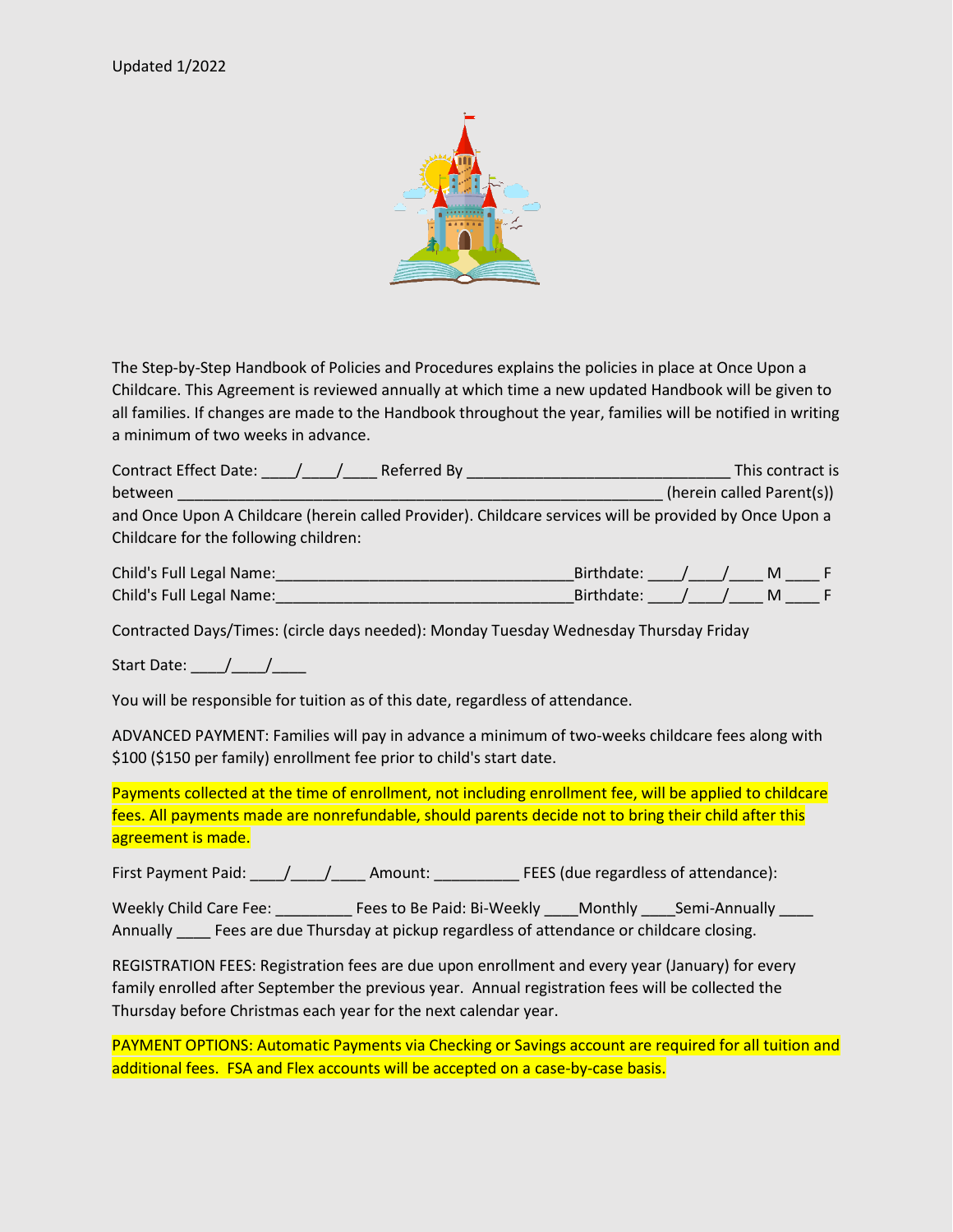ADDITIONAL FEES: Parents are expected to pay any of the following Additional Fees within 24 hours. Late Payments: Parents will pay \$15 **per child,** per calendar day (including weekends), that payments are received late beginning Saturday after the fee due date.

REFUNDS AND CREDITS: Once Upon a Childcare does not offer refunds under any circumstances. Credits will be provided to accounts upon disenrollment if fees were paid ahead of service. This credit can be used at a later date if enrollment is reinstated.

DROP-IN ONLY ENROLLMENTS: Parents acknowledge that Drop-In only care days are made on an as needed and space available basis. Parents agree to pay for drop-in care at the time of approved request. Parents agree that provider will not refund payment if services are not used. A Registration fee of \$100 per child or \$150 per family will apply for new drop in enrollments.

CHILD CARE CLOSINGS: Paid Holidays Dec 24th -Jan 1st, Thanksgiving Day, the day after Thanksgiving, Memorial Day, Labor Day, 4th of July, and Easter Monday. Additional staff training days (President's Day, 2<sup>nd</sup> Friday in August) that the center is closed will be paid days as well for every family. If the holiday falls on Saturday, it will be observed Friday. If the holiday falls on Sunday, it will be observed Monday.

## *Early Closure dates: Halloween 4pm*.

WEATHER: Delays and early closures due to weather will not be credited or discounted.

COVID-19 EXCLUSIONS: If a quarantine and exclusion is required due to COVID-19 exposure, all fees and tuition are due in full regardless of attendance or days missed. No refunds or discounts will be given for COVID-19 illness or exclusions.

TERMINATION: Parents and Provider agree to give two-week's written notice of intent to terminate this agreement, commencing on the first Monday after written notice is received. Two-weeks of childcare fees are due in one lump sum immediately upon the written termination notice. If notice is not given, the child is not in attendance, and/or the childcare is closed, the final two weeks fees are still due with no credit for unpaid closings**. Any advance payments that have been made will not be refunded**.

Once Upon a Childcare reserves the right to issue an immediate Termination of this contract for any of the following: lack of compliance with Handbook policies, non-payment, late payments, bounced checks or declined transaction, lack of parental cooperation, disrespect, failure to complete and return required forms, physical or verbal abuse of any person or property on the child care premises, continual disciplinary problems, false information given by parent.

ACKNOWLEDGMENTS: \*\* Parent agrees to provide all supplies requested by Provider. Parent understands if required items are not supplied, OUAC will purchase them, and Parent will reimburse Provider for the full cost plus the Provider's time in acquiring those supplies. \*\* Provider will supply all meals/snacks, and educational material. \*\* Parent agrees to comply with respect and take seriously all policies in the Handbook of Policies and Procedures and Financial Contract. \*\* Parent agrees to pay all fees associated with any collection of unpaid debt. \*\* Parent acknowledges that lack of enforcement of a Policy by Provider does not mean that Policy is no longer in effect. \*\*OUAC will give Parent a minimum two-week's notice of any fee or policy change. This agreement contains the entire understanding between both parties and supersedes any prior understandings and/or written or oral agreements between them. Any agreement hereafter shall not change nor terminate this agreement unless it is in